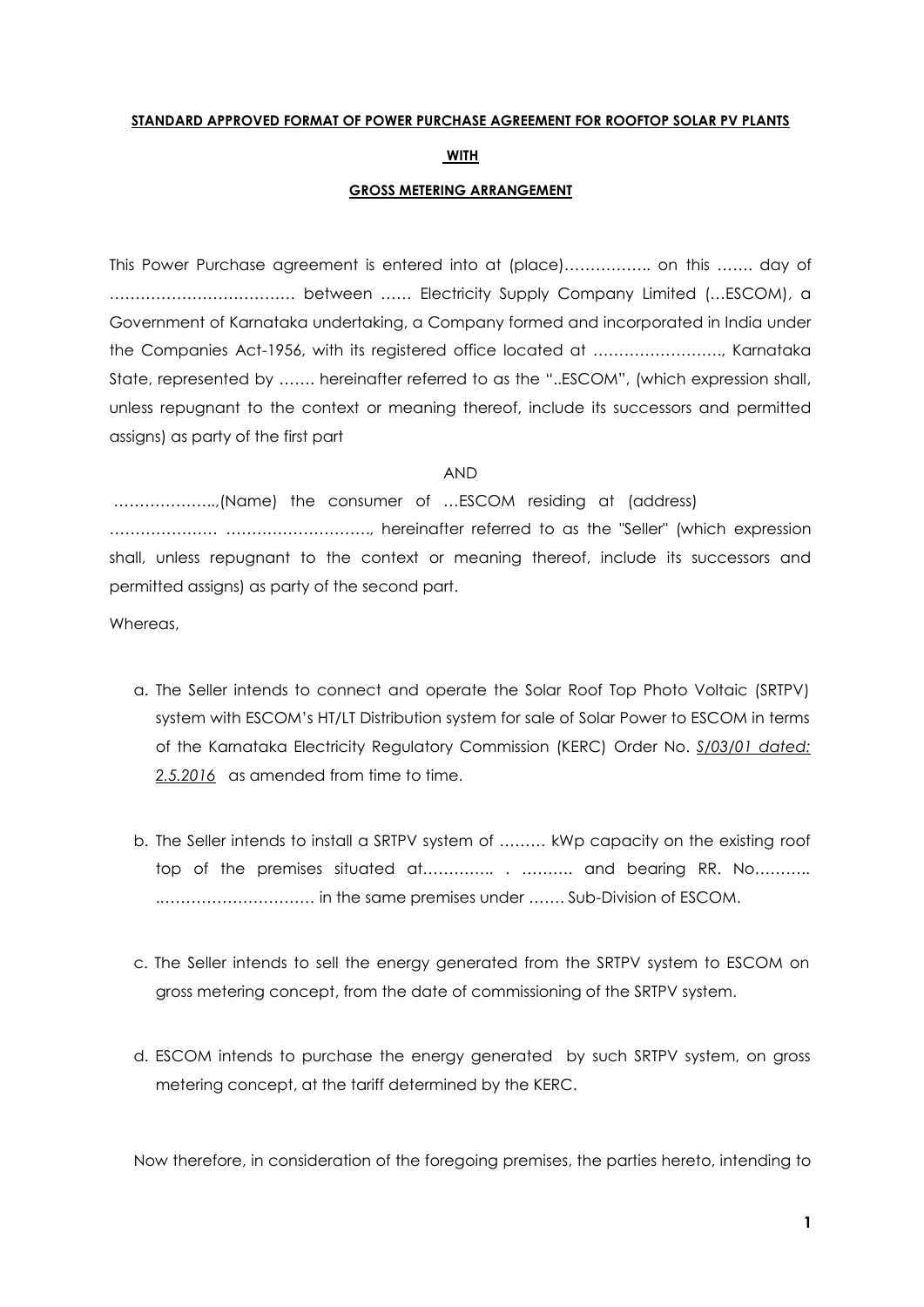be legally bound hereby agree as under:

#### **1. Technical and Interconnection Requirements:**

Seller shall ensure his SRTPV system complies with the following technical and interconnection requirement and shall:

- 1.1 Comply with the applicable standards and conditions in respect of integrating the SRTPV system with the distribution system.
- 1.2 Connect and operate the SRTPV system to ESCOM's distribution system in accordance with the State Grid Code and Distribution Code as amended from time to time.
- 1.3 Install, prior to connection of SRTPV system to ESCOM's distribution system, an inverter with an automatic inbuilt isolation devise.
- 1.4 Provide external manual isolation mechanism with suitable locking facility so that SRTPV system will not back-feed into the ESCOM's network in case of power outage of the ESCOM's distribution system, and it shall be accessible for …… ESCOM to operate, if required, during maintenance / emergency conditions.
- 1.5 Install all the equipment of SRTPV system compliant with relevant International (IEEE/IEC) and Indian standards (BIS).
- 1.6 (a) SRTPV system shall be designed, engineered and constructed and operated by the seller or any other person on his behalf, with reasonable diligence subject to all applicable Indian laws, rules, Regulations as amended from time to time and orders having the force of law.

(b) The seller shall commission the SRTPV system within six months from the date of approval of the PPA.

- 1.7 Adhere to the following power quality measures as per the International and Indian standards and/or such other measures stipulated by KERC/ESCOM:
	- a. Harmonic current: Harmonic current injections from a generation unit shall not exceed the limits specified in IEEE 519.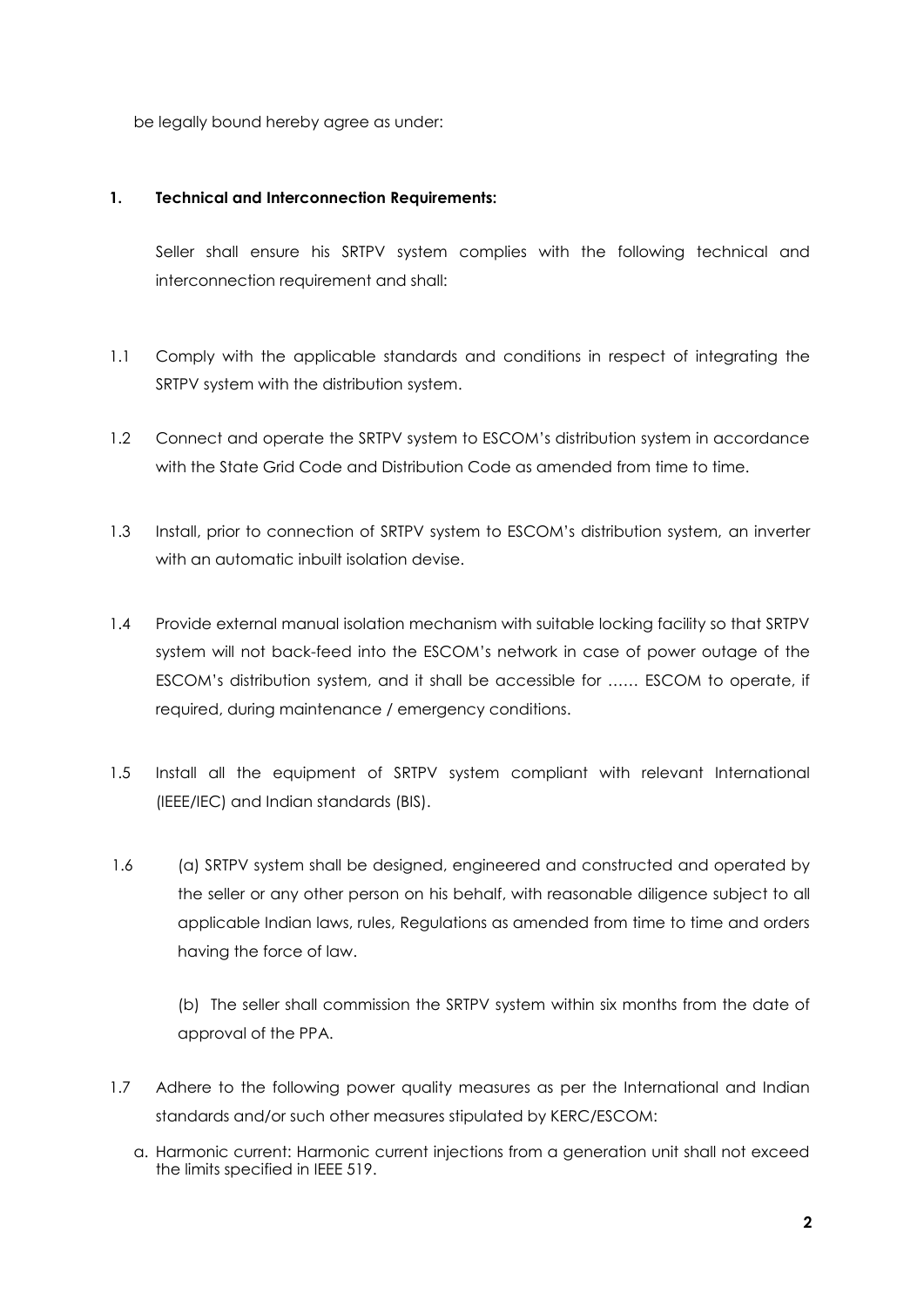- b. Voltage at the injection point should be in the operating range of 80% to 110% of the nominal connected voltage.
- c. Flicker: Operation of Photovoltaic system shouldn't cause voltage flicker in excess of the limits stated in the relevant sections of IEC standards or other equivalent Indian standards, if any.
- d. Frequency: When the system frequency exceeds the upper limit specified in the IEGC, as amended from time to time**,** the SRTPV system shall shift to island mode.
- e. DC Injection: Photovoltaic system should not inject DC power more than 0.5% of full rated output at the interconnection point or 1% of rated inverter output current into distribution system under any operating conditions.
- f. Power Factor: While the output of the inverter is greater than 50%, a lagging power factor of greater than 0.9 shall be maintained.
- g. The SRTPV system in the event of voltage or frequency variations must island/disconnect itself as per IEGC/KEGC Regulations within the stipulated period.

### **2. Safety:**

The seller shall comply with the following safety measures:

- 2.1 The seller shall comply with the Central Electricity Authority (Measures Relating to Safety and Electricity Supply) Regulations 2010.
- 2.2 The seller shall ensure that, the design, installation, maintenance and operation of the SRTPV system are in a manner conducive to the safety of the SRTPV system as well as the ESCOM's distribution system.
- 2.3 If the Seller's SRTPV system either causes damage to and/or produces adverse effects on the other consumers' or ESCOM's assets, Seller will disconnect SRTPV system immediately from the distribution system by himself or upon directions from the ESCOM and rectify the same at his own cost before reconnection.

#### **3. Clearances and Approvals**

The Seller shall obtain ESCOM's and other statutory approvals and clearances before connecting the SRTPV system to the distribution system.

## **4. Access and Disconnection**

- 4.1 …..ESCOM shall have access to metering equipment and disconnecting device of SRTPV system, both automatic and manual, at all times.
- 4.2 In emergency or outage situation, where there is no access to a disconnecting device either automatic or manual, the …ESCOM shall have the right to disconnect power supply to the premise.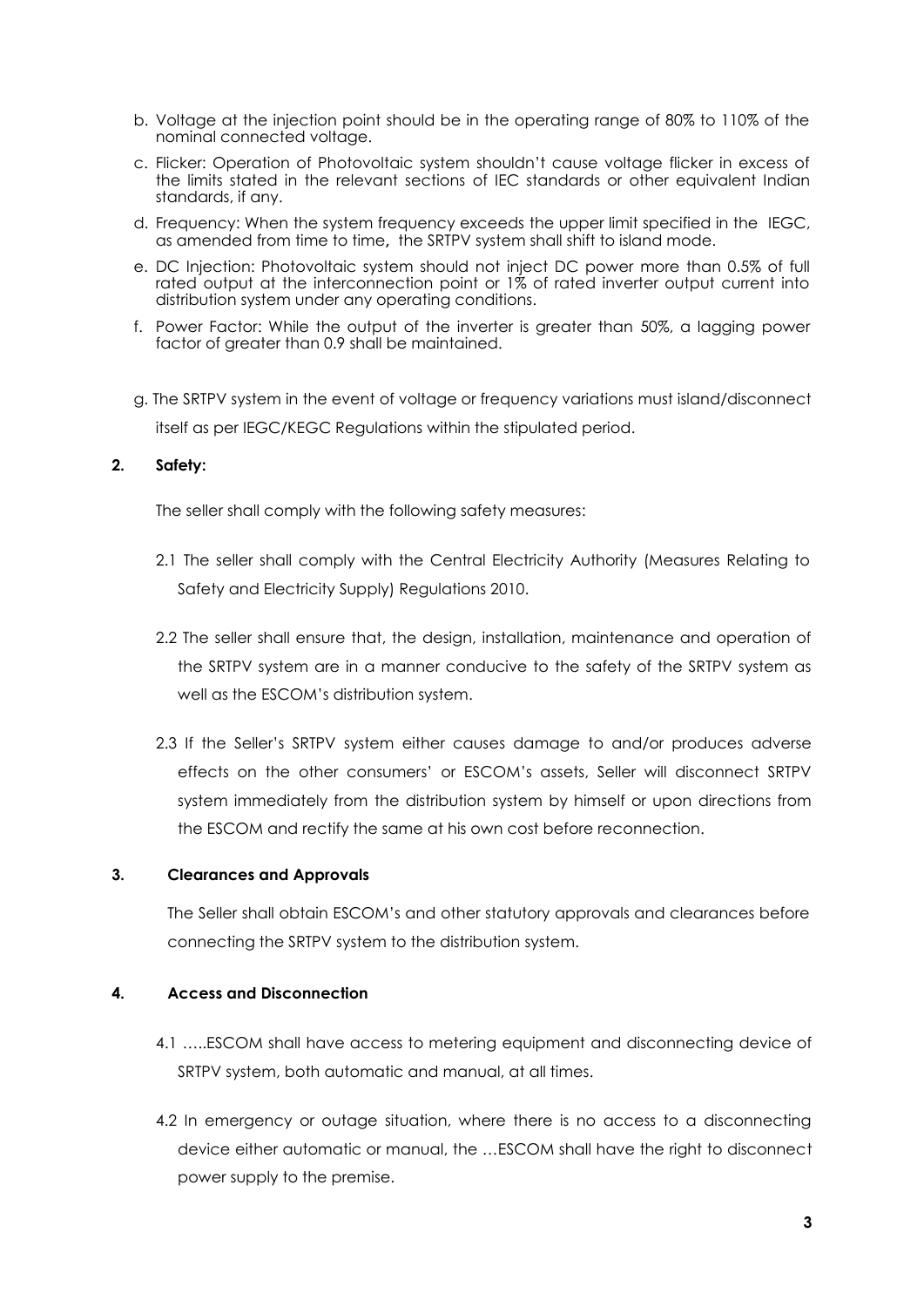# **5. Liabilities**

The Seller shall be solely responsible for availing any fiscal or other incentive provided by the State/ Central government, at his own expenses.

# **6. Commercial Settlement**

# **6.1 Tariff:**

a. The …ESCOM shall *pay for the gross energy* at Rs. ---per KWh as determined by the KERC in the Order dated 2.5.2016, for the term of this agreement.

b. If for any reason the date of commission is delayed beyond the date of commissioning agreed, the tariff payable by the ESCOM shall be lower of the:

i) Tariff agreed to in this agreement

### OR

- ii) Tariff as per the average pooled power purchase cost notified by the Commission prevailing on the date of commissioning.
- c. In case any import of energy is recorded in the bi-directional meter during a billing period, such energy shall be billed at higher of the:
	- i) Tariff agreed to in this agreement
	- **ORIGINAL CORPORATION**
	- ii) Prevailing retail supply tariff applicable to the category of the installation of the seller.

*Note: The Seller is allowed to install SRTPV system upto 150% of the sanctioned load.*

- d. The Seller shall pay the Electricity tax and other statutory levies, pertaining to SRTPV generation, as may be levied from time to time.
- e. The seller shall not have any claim for compensation, if the Solar power generated by his SRTPV system could not be absorbed by the distribution system due to failure of power supply in the grid/ distribution system for the reasons, such as line clear, load shedding and line faults, whatsoever.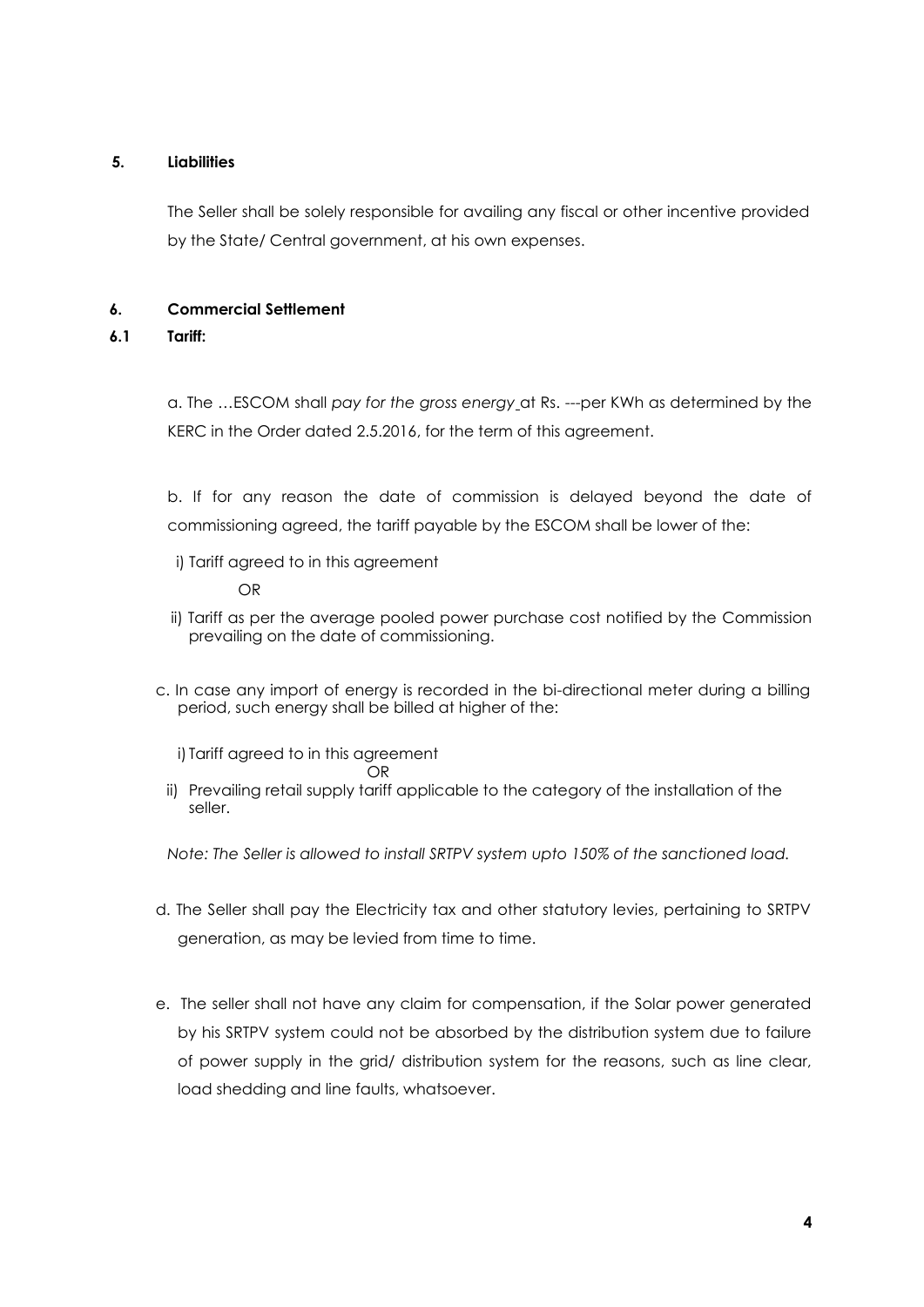# **7. Metering:**

- 7.1 In addition to the existing consumer meter, the seller shall arrange to install Bidirectional meter (whole current/CT operated) at the point of interconnection to the distribution system, at a suitable place in the premises accessible for recording export of energy from the SRTPV system to the grid and import of energy to the SRTPV system. The bi directional meter shall comply with the Central Electricity Authority (Installation and operation of meters) Regulations, 2006 and shall have the following features:
	- i. Separate registers for recording export and import energy with facility to download by Meter Reading Instrument (MRI).
	- ii. kVA, kW and kVAR measuring registers for both import and export.
	- iii. Meter shall have RS232 (or higher) communication optical port / Radio Frequency (RF) port to support Automatic Meter Reading (AMR).

### **8. BILLING AND PAYMENT:**

- 8.1 ESCOM shall raise monthly electricity bill for the gross energy on the scheduled date of meter reading.
- 8.2 ESCOM shall pay for the *gross* energy exported as per Tariff agreed in this agreement with in 30 days of issue of bills.
- 8.3 In case of any import of energy recorded in the bi-directional meter during the billing period, such energy shall be billed as per Clause 6.1 of this agreement.
- 8.4 ESCOM shall pay interest at the same rates as is being levied on the consumers for late payment charges in case of any delay beyond 30 (thirty) days period from the date of issue of bill in payment, for the gross energy exported.

## **9. Term and Termination of the Agreement**

- 9.1 This agreement shall be in force for a period of 25 years from the date of commissioning of the SRTPV system unless terminated otherwise as provided here under.
- 9.2 If the ESCOM commits any breach of the terms of the Agreement, Seller shall serve a written notice specifying the breach and calling upon the ESCOM to remedy/ rectify